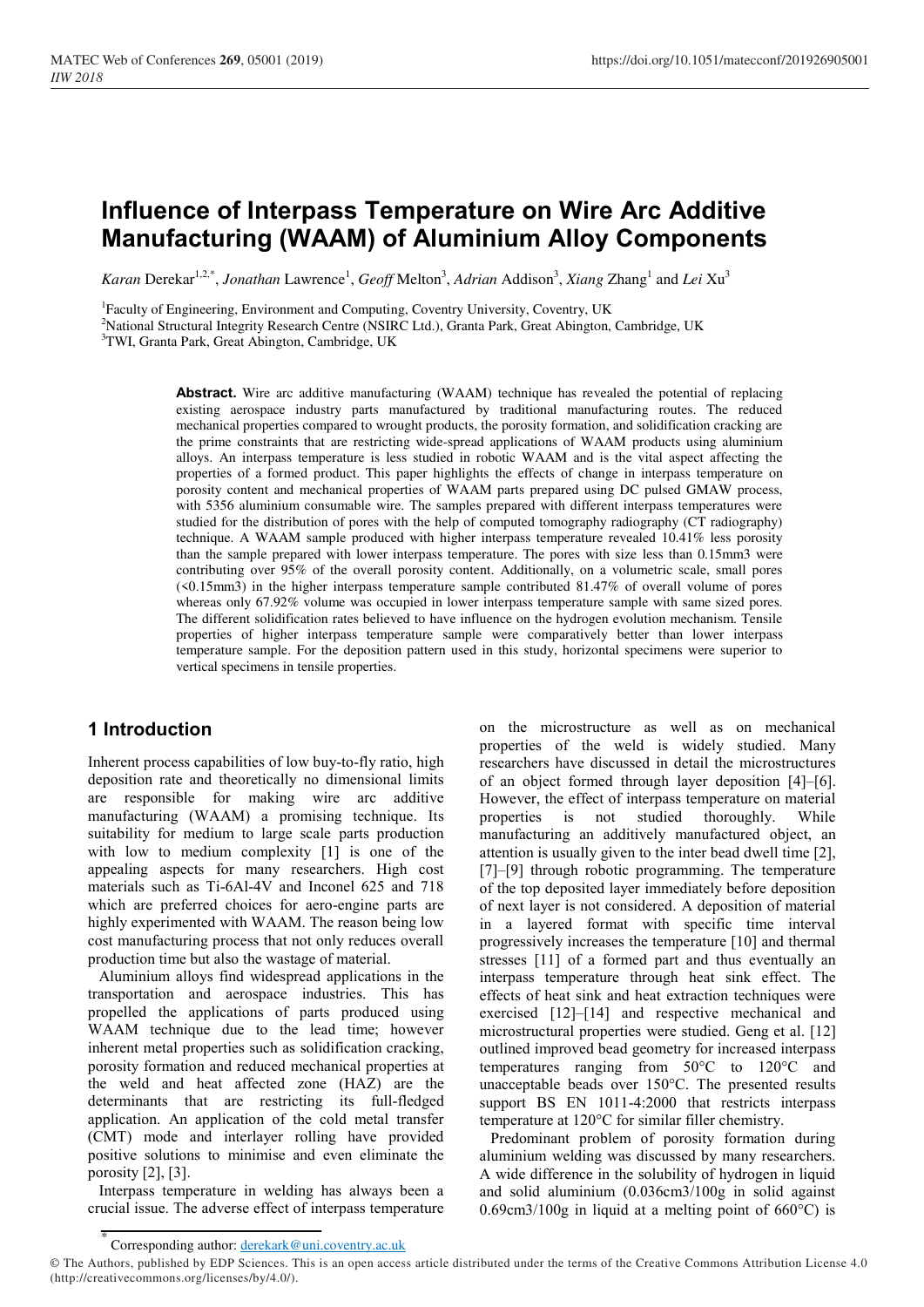responsible for pore formation. A study on pore formation on work hardenable aluminium alloy when 3D deposition format was considered, Gu et al. [9] claimed the presence of volatile metals, specifically Mg, was responsible for the formation and growth of the pores. Mathers [15] raised a concern about the lack of knowledge in regards the effect of loss of volatile metals (Mg and Ti) during welding on the strength of the weld, as Mg represents a strength raiser in 5xxx series alloys.

Grain orientation affects the tensile strength of an additively manufactured objects. Geng et al. [16] while studying a single bead multi wall structure, showed the differences in the tensile properties of an object when load was applied in longitudinal and transverse directions with respect to the grain orientation. Another study focusing on the microstructure variations, Cong et al. [17] disclosed transition of grain structure from columnar to cellular structure at the bottom, equiaxed non-dendritic at the central region and equiaxed dendritic at the top section of an additively manufactured thin wall. However, the block structure revealed transition of grain structure within a single layer, equiaxed non-dendritic at middle and equiaxed dendritic at the outer part. Further, comparatively higher heat sink in a block structure compared to wall was the reason for the presence of different microstructures.

There hardly any work published that highlights the inter-relation between interpass temperature and properties of an additively manufactured part. The aim of the paper is to highlight the effects of interpass temperature on the amount and distribution of porosity, mechanical and microstructural properties of a block structure prepared using work hardenable aluminium alloy through pulsed MIG/MAG process.

## **2 Experimental procedure**

## **2.1 Material and consumables**

To study the effects of interpass temperature on additively manufactured aluminium alloy samples, thick wall samples were manufactured using DC pulsed MIG/MAG process. A power source for metal deposition was OTC Welbee 500. ER5356 filler wire of 1.2 mm diameter was employed for the study. The nominal chemical composition of filler wire is given in Table 1. A substrate of comparable chemistry with dimensions 250 x 100 x 25 mm was used. The weld pool was shielded using pure argon gas with a gas flow rate of 20 l/min.

| <b>Table 1.</b> Nominal chemical composition of A15356 filler wire |  |  |  |  |
|--------------------------------------------------------------------|--|--|--|--|
|                                                                    |  |  |  |  |

| Si. |  | $Mn$ Cr Cu Ti Zn Fe Mg                                                             |  |  |
|-----|--|------------------------------------------------------------------------------------|--|--|
|     |  | $\langle 0.25   0.15   0.13   \langle 0.05   0.11   \langle 0.1   0.4   5 \rangle$ |  |  |

#### **2.2 Deposition of the wall samples**

The pattern of metal deposition during the fabrication of wall samples is depicted in Figure 1. Details of the welding and torch oscillating parameters deployed during the wall formation are given in Table 2. In-built linear torch oscillating function was selected for this study. The interpass temperatures maintained during the building of two walls were 50 and 100°C and the wall samples are referred as Wall-1 and Wall-2 respectively in further discussion of this paper.

For the first layer, substrates were preheated up to 50 and 100°C for Wall-1 and Wall-2 respectively which is considered as preheat temperature and for all subsequent layers, predefined temperature was maintained thorough out the deposition time. A digital thermometer was used for temperature measurement. Only, a temperature of the top layer was considered as a depositing criteria for the deposition of successive layer. The temperature of substrate and all other surfaces of the wall was not considered in this paper because the study is directed towards the pore formation which is surface phenomena and the effect of temperature distribution in the WAAM part is widely studied for the formation and distribution of residual stresses. It is emphasised that a substrate and four surfaces of wall samples showed considerable difference in temperature with respect to the top surface of the wall samples. Approximately 45 layers were deposited with each layer height 3mm. Figure 2 illustrates the additively manufactured aluminium wall sample with dimensions  $190 \times 135 \times 45$  mm<sup>3</sup>.



Fig. 1. Pattern of metal deposition applied for wall fabrication (photograph shows the thickness of wall)

|  |  |  | Table 2. Welding parameters used during part fabrication |
|--|--|--|----------------------------------------------------------|
|  |  |  |                                                          |

| <b>Parameters</b>                         | Values                                                           |  |  |  |  |
|-------------------------------------------|------------------------------------------------------------------|--|--|--|--|
| <b>Welding details</b>                    |                                                                  |  |  |  |  |
| Base current $(A)$ for low pulse          | 60                                                               |  |  |  |  |
| Peak current (A) for low pulse            | 275                                                              |  |  |  |  |
| Base current (A) for high pulse           | 100                                                              |  |  |  |  |
| Peak current (A) for high pulse           | 290                                                              |  |  |  |  |
| Wave frequency (Hz)                       | 20                                                               |  |  |  |  |
| Wave ratio $(\%)$                         | 35                                                               |  |  |  |  |
| Linear torch travel speed $\text{(mm/m)}$ | 60                                                               |  |  |  |  |
| <b>Torch Oscillation</b>                  |                                                                  |  |  |  |  |
| Frequency (Hz)                            | 0.3                                                              |  |  |  |  |
| Mode                                      | Linear                                                           |  |  |  |  |
| Amplitude (mm)                            | 40                                                               |  |  |  |  |
| Dwell time (sec)                          | 0.1 at $\frac{1}{4}$ and $\frac{3}{4}$ and<br>0 at $\frac{1}{2}$ |  |  |  |  |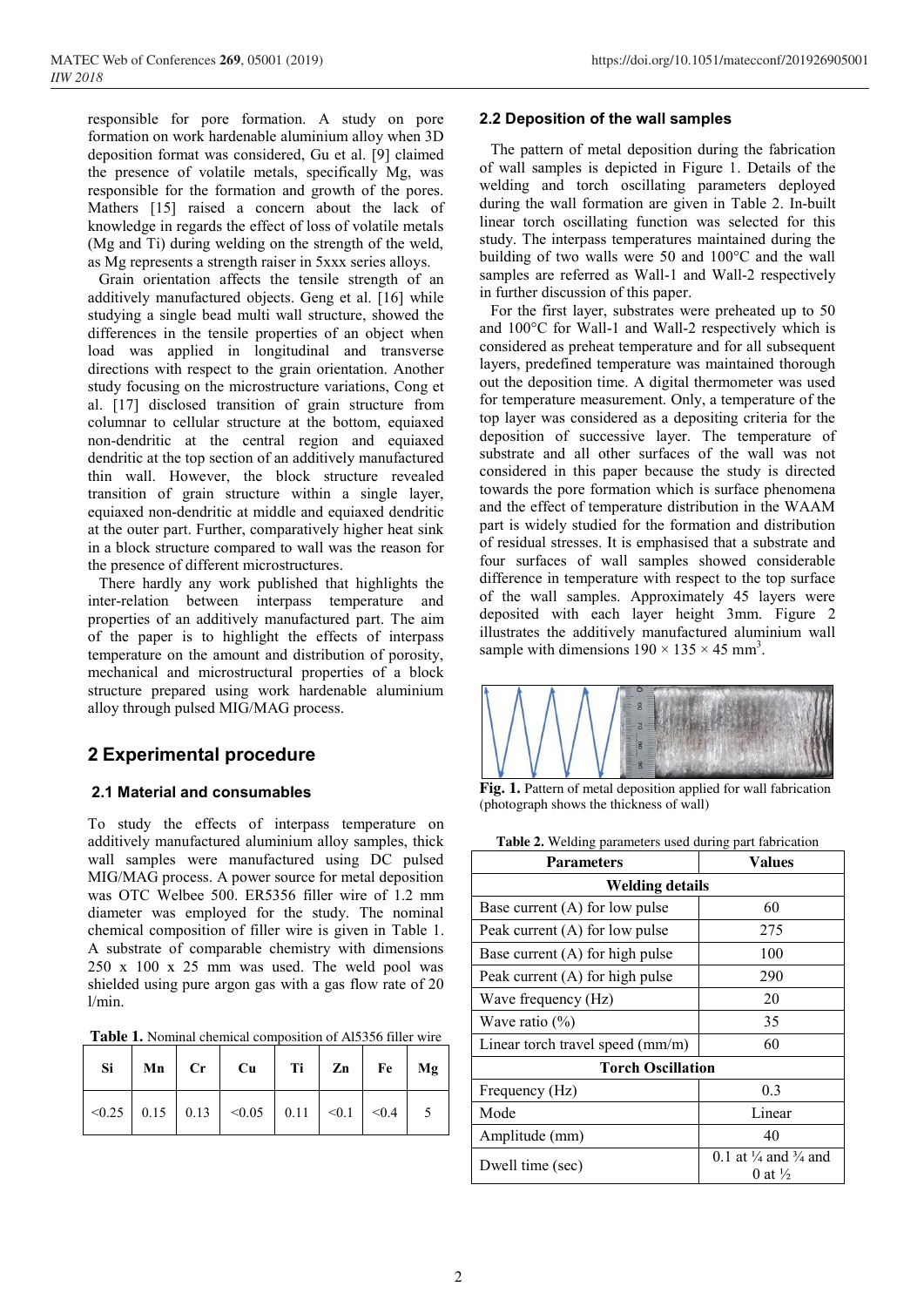#### **2.3 Testing**

After building of wall samples, Computed Tomography (CT) radiography was performed to examine the distribution and amount of pores present in the walls. Initially, complete wall structures were radiographed. Later, walls were sectioned through 70mm from one end and then re-radiographed for the smaller section.

After completion of non-destructive testing, three vertical and three horizontal round tensile test specimens were extracted from each wall. Figure 3 illustrates approximate positions of the tensile specimens within a wall. Tensile load tests were carried out at room temperature complying with BS EN ISO 6892-1:2016 to generate full stress-strain curves from round shaped specimens. For the microstructural observation specimens were obtained from the locations described in Figure 3 and a routine procedure was followed to prepare a suitable specimens. Initially, specimens were mounted, followed by polishing operation on 120, 320, 600, 1200, 2500 and 4000 grade polishing papers. Electron microscopy was used for the observation and recording of microstructural variations.



**Fig. 2.** Photograph of an additively manufactured aluminium wall made of Al 5356 wire. Two walls were built using interpass temperature values of 50°C (Wall-1) and 100°C (Wall-2)



Fig. 3. Location of test specimens from Wall 1 (50°C) and Wall 2 (100°C) respectively. Specimen 1 to 6 were extracted from Wall-1 and 7 to 12 from Wall-2

## **3 Results and discussion**

#### **3.1 Computed tomography (CT) radiography**

Porosity measurement can be performed using optical microscopy, however, the measurement is restricted to examining surfaces and 2D planes. Results from twodimensional object cannot accurately represent three dimensional features. Thus, the results are often subjected to errors. The CT radiography can reveal volumetric defects that increases the accuracy level of the defect detection and characterisation.

Figure 4 and Figure 5 shows CT radiographed images of Wall-1 and Wall-2 respectively and reveal increased porosity at the central part of one surface of the wall. This particular area represents all end points of weld runs. i.e. end of each weld layer and so it can be asserted that the porosity formed at this surface is weld end defect rather than a formed pore during welding. All the defects in this area are omitted from the calculations in this study. The area highlights the importance of welding parameter optimisation to avoid any defect formation. As discussed by Xiong et al. [18] and Xiong et al.[19], unlike conventional multi-pass welding, in WAAM, a uniform height of previously deposited layer which serves as a substrate for next depositing layer is of great importance. A small reduced height at the weld start and weld end cumulatively adds-up to an appreciable value after deposition of 10 to 12 layers. Thus, the uneven surface at the weld start and end compared to other parts forge weld defects that can be clearly seen from Figure 4 and Figure 5. For all other locations porosity is randomly distributed.



**Fig. 4.** CT radiography image of small part of Wall 1

From the examined wall parts, Wall-1 and Wall-2 revealed overall 0.02035% and 0.01823% porosity by volume. Clearly a lower interpass temperature of 50°C in Wall-1 possessed 10.41% more porosity than the Wall-2 prepared with 100°C. From Table 3, it is clear that the pores with volume between 0.01 to 0.05mm3 contributed around 85% of the total pores present in both the walls. The pores ranging from 0.05 to 0.15 mm3 counted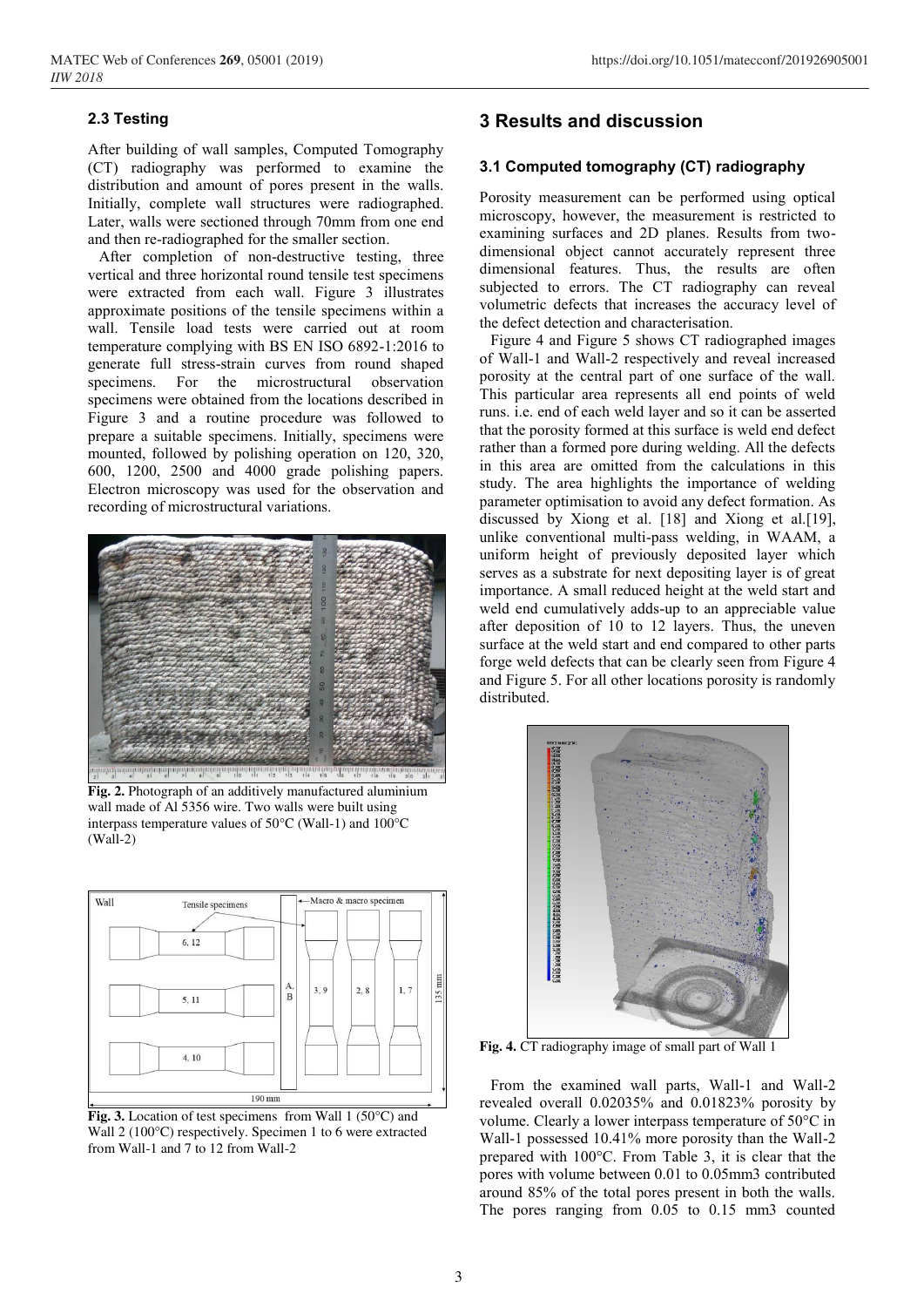around 14% more in Wall-2 compared with Wall-1. For pore volume greater than 0.015 mm3, Wall-1 presented more percentage of pores than Wall-2. Interestingly, pores with volume greater than 0.6 mm3 were virtually absent in wall sample of higher interpass temperature. Large pores with size up to 2 mm3 in volume were observed in Wall-1 only. Considering the volumetric distribution of pores, the small sized pores  $\leq 0.015$ mm3) occupied more than 81% of total volume occupied by pores in Wall-2, compared with 68% in Wall-1. In addition, in Wall-2, the pores with size 0.01 to 0.05 mm3 contributed 51% compared with 45% by volume in Wall-1. Considering the top layer of both walls, Wall-2 had more porosity than Wall-1. Interestingly, only top layer contained 13.1% of the overall porosity volume in Wall-2 dominated by small sized pores (>98%).



**Fig. 5.** CT radiography image of small part of Wall 2

| Pore                    |           | Wall $1(50^{\circ}C)$<br>Wall $2(100^{\circ}C)$ |           |            |
|-------------------------|-----------|-------------------------------------------------|-----------|------------|
| Volume<br>$\text{mm}^3$ | Vol $\%*$ | Count<br>$\phi_0$ ^                             | Vol $\%*$ | Count $\%$ |
| $0.01$ to $0.05$        | 44.96     | 85.45                                           | 50.95     | 84.81      |
| $0.05$ to $0.1$         | 15.46     | 8.8                                             | 21.06     | 10.24      |
| $0.1$ to $0.15$         | 7.50      | 2.35                                            | 9.46      | 2.70       |
| $0.15$ to $0.2$         | 5.76      | 1.31                                            | 5.29      | 1.07       |
| $0.2 \text{ to } 0.3$   | 6.00      | 0.94                                            | 5.25      | 0.72       |
| $0.3 \text{ to } 0.4$   | 2.15      | 0.23                                            | 1.33      | 0.12       |
| $0.4 \text{ to } 0.5$   | 3.85      | 0.32                                            | 1.20      | 0.08       |
| $0.5 \text{ to } 0.6$   | 2.82      | 0.18                                            | 2.11      | 0.12       |
| $0.6 \text{ to } 0.7$   | 0.84      | 0.04                                            | 0         | 0          |
| $0.7$ to $0.8$          | 0.92      | 0.04                                            | 0.95      | 0.04       |
| $0.8 \text{ to } 0.9$   | 0         | 0                                               | 0         | 0          |
| $0.9$ to $1.0$          | 2.34      | 0.09                                            | 0         | 0          |
| 1.0 to $1.5$            | 4.34      | 0.09                                            | $\theta$  | 0          |
| 1.5 to $2.0$            | 2.99      | 0.09                                            | 2.34      | 0.04       |

\*Contribution of particular sized pores considering overall volume of pores present in respective walls

^Contribution of particular sized pores considering overall pore count in respective walls

During the solidification of the molten weld pool, dissolved atomic hydrogen in solid metal is rejected into the liquid metal depending upon the temperature and the difference in solubility limit of hydrogen in liquid and solid aluminium. The quickly formed oxide layer also absorbs hydrogen from moisture in the air. The continuously increasing hydrogen in liquid reaches to solubility limit and finally forms a pore at the grain boundary of the solidified metal. Depending upon the pore size and buoyancy force, pores are usually entrapped at the top of the fusion line [20]. A macro of the wall samples reveals increased porosity at the fusion lines (refer Figure 6)

The possibility of increased pores at the top layer could be floatation of pores layer by layer. While depositing successive layer, pores at the surface of the previous layer were taken to next layer by partial remelting and addition of new liquid metal by welding arc. The entrapped pores at the bottom of the previous layer cannot reach to the top. Also, arc forces while depositing next layer possess limited penetration where liquid metal cannot form, the entrapped porosity remains untouched that can be witnessed as increased porosity near the fusion line. The inter layer waiting time for Wall-2 was less that Wall-1. During the solidification of metal while depositing a layer, comparatively faster solidification is expected at Wall-1 than Wall-2 due to lower and higher interpass temperatures respectively. Thus, liquid metal is exposed to the air for a longer time in Wall-2 than Wall-1. Also, the solidified metal at top surface is readily exposed to the air for longer time period compared to the rest part of wall and thus, comparatively higher cooling effect is expected at the top surface. Thus, it can be inferred that the time was insufficient for coalescence and growth of the micro pores at the top layer. This could explain the presence of majority of the small sized pores at the top surface. The effect greatly increases along with wall height.

The presence of large sized pores in Wall 1 can be attributed to the classical Ostwald Ripening effect [9]. The inter-pores coalescence is expected from the micropores as well as hydrogen entrapment site such as grain boundaries or lattice imperfections. As explained previously, the entrapped untouched pores at the fusion line are cyclically exposed to higher and lower temperatures by successive deposition of weld layers. A time factor greatly influences the hydrogen diffusion and coarsening of pores. Pores of Wall-1 were exposed to higher temperature for longer time due to the increased inter-layer waiting time compared to Wall-2 that could have allowed hydrogen diffusion and pore coarsening. This could be the reason for the presence of large sized pores in Wall-1 which were virtually absent in Wall-2. In previous studies on pore coarsening [9], [20] a single bead wall structure was considered (wall width around 6 to 7 mm) where heat extraction is comparatively faster compared with higher width wall structures such as 45mm studied in this paper. As discussed in Section 2.2, only temperature of the top layer was the criteria for deposition of next layer, the temperature of the wall samples below 3 to 4 layers was certainly much higher than measured at the top due to heat sink effect. From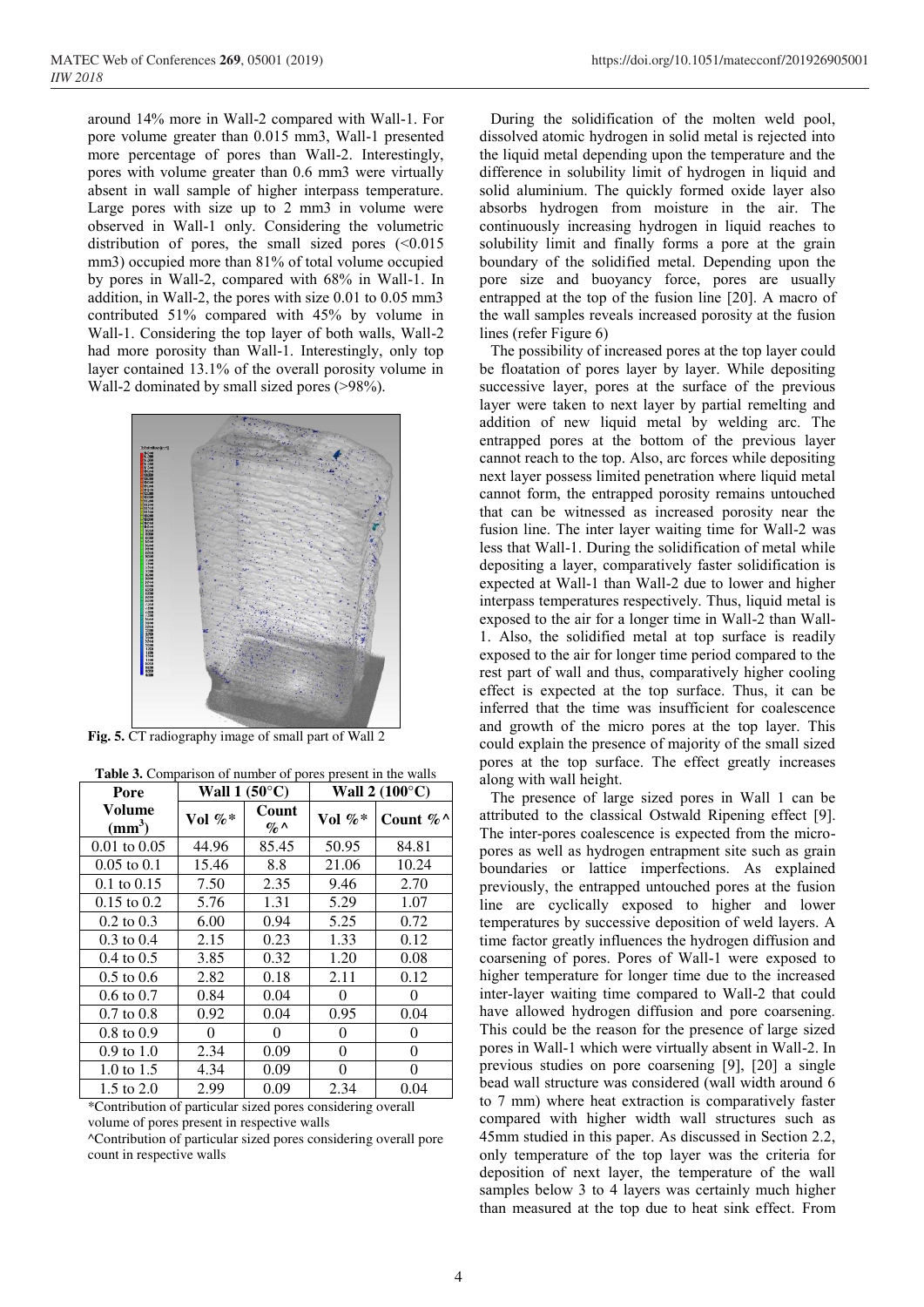the experimental results it can be deduced that the mechanism of formation of large pore is not only a function of solubility limit and temperature alone but also a rate of heat extraction and time that facilitates the movement of entrapped dissolved hydrogen through pipes such as dislocations.



**Fig. 6.** Macro test specimen revealing fusion lines

In overall comparison, Wall-2 displayed reduced porosity over Wall-1. It can be said that the porosities that passed upwards through the solidifying melt to the top of the layer were disturbed by the deposition of next layer. The overall hydrogen content was more than the solubility limit so that most of the hydrogen gas was released to the air reducing overall hydrogen content in the wall sample.

#### **3.2 Tensile testing**

The 5356 weld consumable is expected to give typical tensile strength, yield strength and % elongation of 265MPa, 120 MPa and 26% respectively, based on data provided by the consumable manufacturer; however, based on the specimen locations in the WAAM walls, not all specimens showed expected properties. The filler wire 5356 is used to weld wide variety of base metals. A comparable compositional wrought products, 5083 and 5086 reveal 290 and 260 MPa tensile strength, 145 and 115 MPa yield strength and 22 % elongation respectively [21]. Figure 6 compares the ultimate tensile strengths of Wall-1 and Wall-2 in horizontal and vertical directions. From the Figure 6, all the specimens from Wall-2 revealed tensile strength higher than recommended by manufacturer, except for one specimen (specimen no. 9) that witnessed pores at the fracture surface. However, total three specimens from Wall-1 showed less strength than recommended. Horizontal specimens showed higher tensile properties than vertical specimens in both the wall samples. The average tensile strength of the horizontal specimens was 3.6 and 3.9 % more than vertical specimens for Wall-1 and Wall-2 respectively. Vertical specimens contained more fusion lines and thus increased entrapped pores, as disused in Section 3.1, than the horizontal specimens. The multiple existence of fusion lines and increased pore numbers could be the possible reason for reduced strength for the samples in

vertical direction. In case of horizontal specimens, such multiple fusion lines were absent due to its parallel orientation with the direction of layer deposition (torch progression). Comparing the overall strength of the two walls, Wall-2 with higher interpass temperature showed more strength than Wall-1 with marginal difference of 4MPa. Effect of residual stress will be investigated in the future.



**Fig. 7.** Comparison of tensile strength between specimens extracted from Wall-1 (50°C, specimens 1 to 6) and Wall-2 (100°C, specimens 7 to 12)



**Fig. 8.** Microstructure of plane normal to the torch progression of Wall-1



**Fig. 9.** Microstructure of plane normal to the torch progression of Wall-2